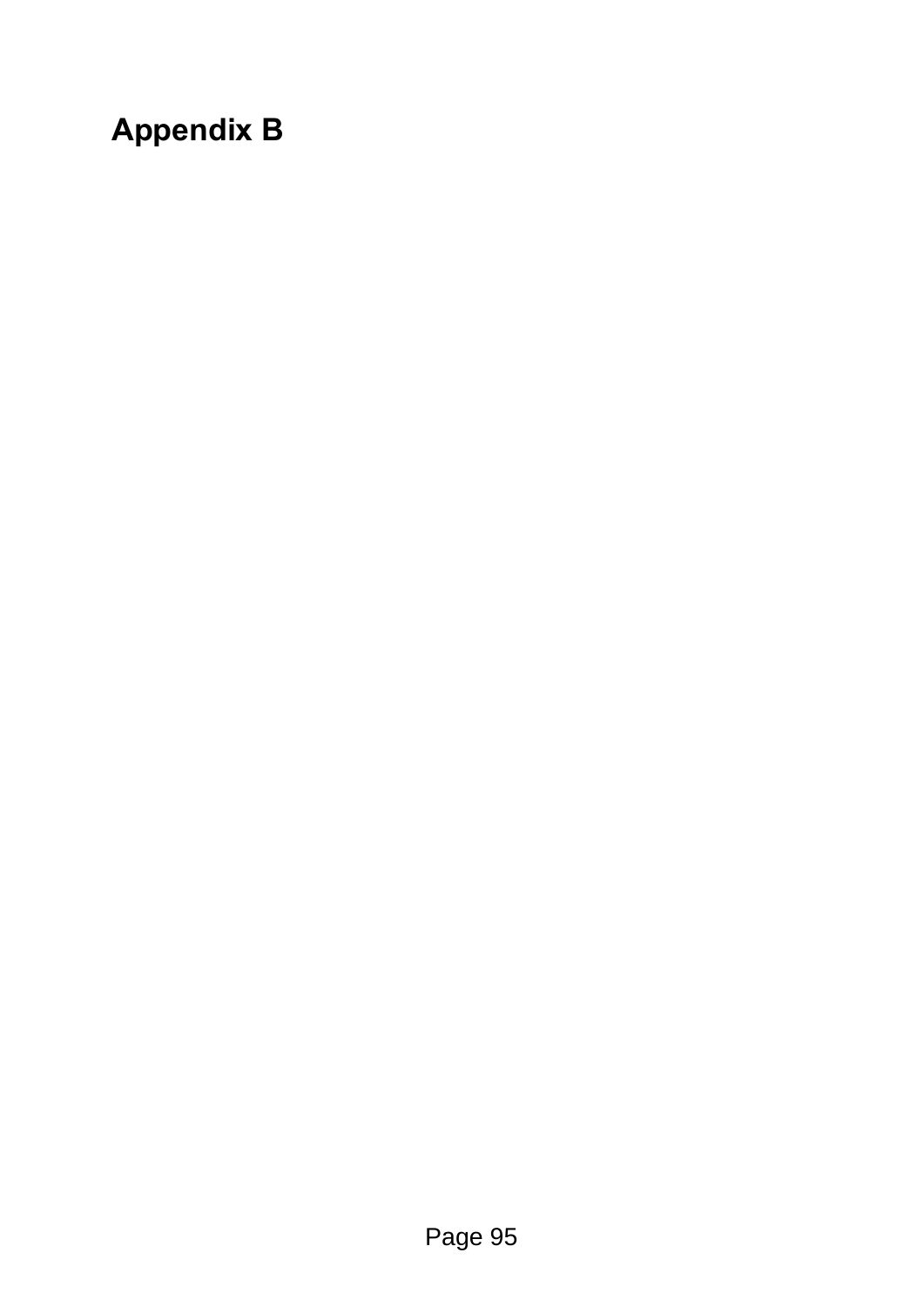## **Equality Impact Assessment – Ref 1192**

## **Introductory Information**

### **Budget/Project name**

Hackney Carriage and Private Hire Driver's Licence Policy

### **Proposal type**

- $O$  Budget
- **•** Project

### **Decision Type**

- $\circ$  Cabinet
- Cabinet Committee (e.g. Cabinet Highways Committee)
- Leader
- O Individual Cabinet Member
- O Executive Director/Director
- O Officer Decisions (Non-Key)
- O Council (e.g. Budget and Housing Revenue Account)
- O Regulatory Committees (e.g. Licensing Committee)

### **Lead Cabinet Member**

### **Entered on Q Tier**

○ Yes ● No

### **Year(s)**

| , Ca, 197 |       |       |   |       |       |     |               |
|-----------|-------|-------|---|-------|-------|-----|---------------|
|           |       |       |   |       |       |     |               |
| 14/15     | 12/10 | 16/1/ | ∸ | 18/19 | 19/20 | 201 | - 4 1 1 4 4 4 |

**EIA date**

22/02/2022

| <b>EIA Lead</b>                 |                            |
|---------------------------------|----------------------------|
| Adele Robinson<br>( )           | Ed Sexton<br>∩             |
| Annemarie Johnston              | Louise Nunn<br>∩           |
| Bashir Khan                     | Michelle Hawley<br>$\circ$ |
| <b>Beth Storm</b><br>( )        | $\circ$ James Henderson    |
| Diane Owens                     |                            |
| Person filling in this EIA form | <b>Lead officer</b>        |
| Craig Harper                    | <b>Richard Eyre</b>        |
|                                 |                            |

### **Lead Corporate Plan priority**

| $\bullet\,$ An In-Touch $\,$ | O Strong | Thriving        | Better     | Tackling<br>$\circ$ |
|------------------------------|----------|-----------------|------------|---------------------|
| Organisation                 | Economy  | Neighbourhoods  | Health and | Inequalities        |
|                              |          | and Communities | Wellbeing  |                     |
|                              |          |                 |            |                     |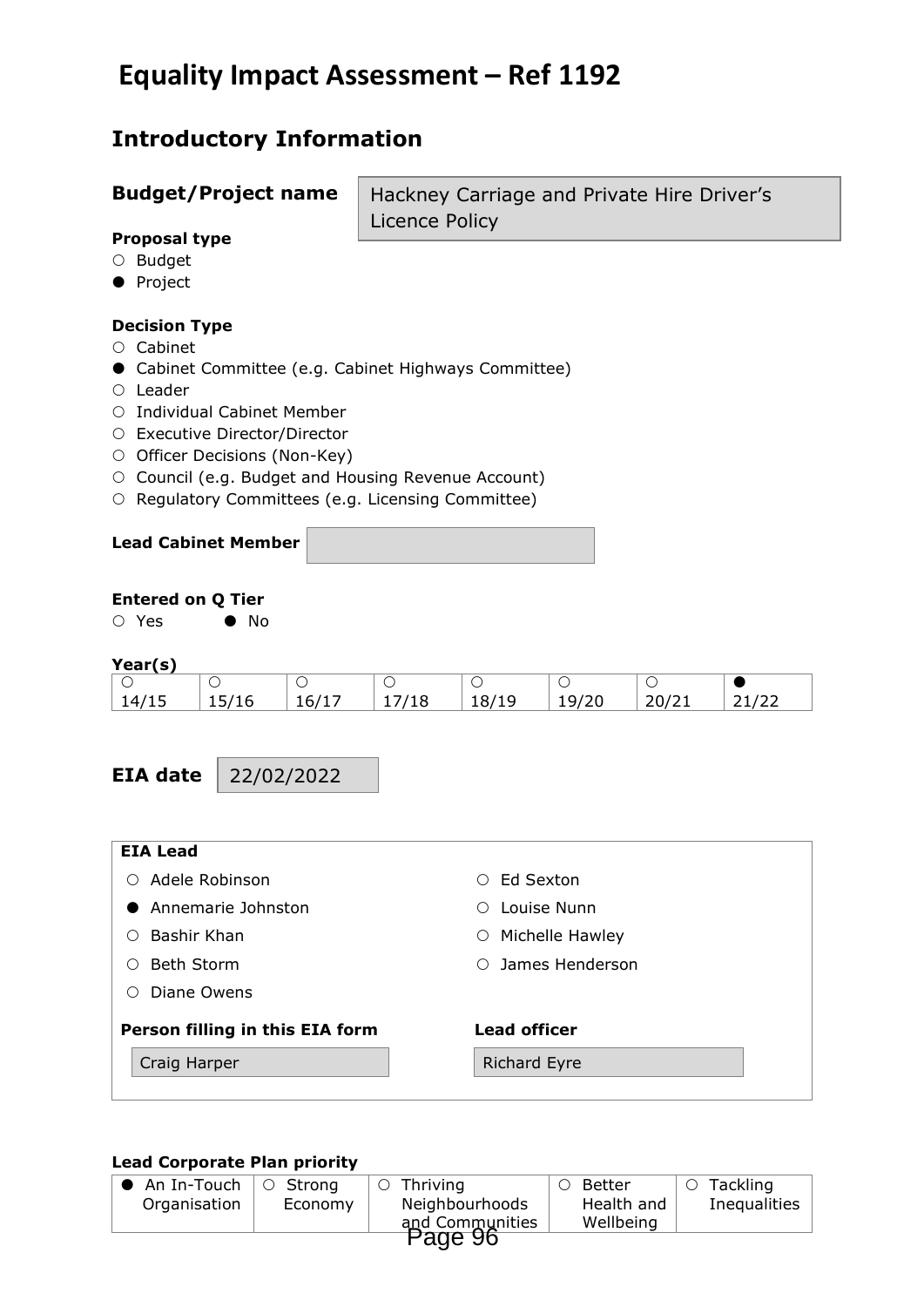## **Portfolio, Service and Team**

#### **Cross-Portfolio Portfolio**

 $\bigcirc$  Yes  $\bigcirc$  No

Is the EIA joint with another organisation (eg NHS)?

 $\bigcap$  Yes  $\bigcap$  No

### **Brief aim(s) of the proposal and the outcome(s) you want to achieve**

Operational Services

The Licensing Authority is responsible for the regulation (administration and enforcement) of hackney carriage and private hire drivers in the district of Sheffield.

Primary legislation regulates the industry, namely:

• Town Police Clauses Act 1847

• Local Government (Miscellaneous Provisions) Act 1976

Furthermore, the Policing and Crime Act 2017 enables the Secretary of State for Transport to issue statutory guidance in exercising taxi and private hire vehicle licensing functions to protect children and vulnerable individuals who are over 18 from harm when using such services.

The Department for Transport (DFT) therefore issued Statutory Taxi and Private Hire Vehicle Standards in July 2020, a copy of which can be found as an addendum to this document. The DFT requires all the recommendations to be implemented unless there is a compelling local reason not to.

The Authority must pay due regard to the guidance and in doing so, must:

- Take into account all the recommendations contained within the document
- Must not depart from it, just because it does not agree with it
- And if and where it does depart, must give clear reasons for doing so

Whilst the primary Acts themselves do not make provision for producing a policy within the regime, modern legislation recognises this as best practice, Additionally, the Statutory Guidance for Taxi and Private Hire Vehicle Standards places an obligation on the Licensing Authority to make publicly available a cohesive policy document, bringing together all procedures on taxi and private hire licensing.

The Licensing Authority is therefore reviewing the Hackney Carriage and Private Hire Driver's Policy, and in doing so, including all the recommendations contained within the guidance.

Licensees are expected to have read the Policy, Statutory Guidance, and other such strategies in the time they are licensed.

The policy, legislation and other such relevant materials will be considered and referred to when making a decision on applications, renewals and other such matters that are relevant.

The overarching aim of the policy is to ensure:

- Transparency
- Accountability
- Consistency

It is important to note that within this EIA the term 'customer' is not limited to those directly using hackney carriage and private hire services, but anybody and everybody who may be impacted – the public.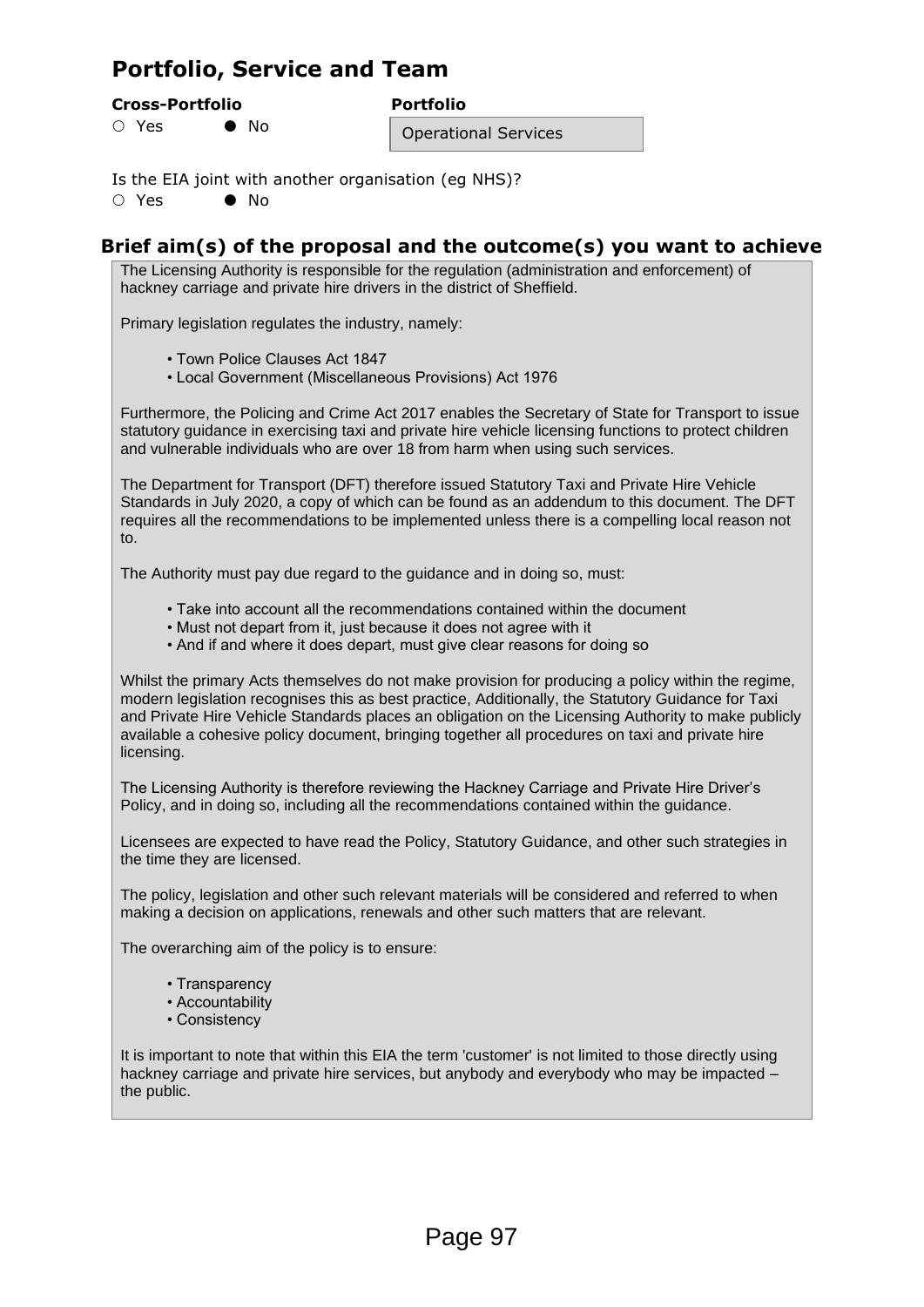## **Impact**

Under the [Public Sector Equality Duty](http://www.homeoffice.gov.uk/equalities/equality-act/equality-duty) we have to pay due regard to the need to:

- eliminate discrimination, harassment and victimisation
- advance equality of opportunity
- foster good relations

More information is available on the [Council website](https://www.sheffield.gov.uk/content/sheffield/home/your-city-council/statutory-equality-duties.html) including the [Community Knowledge](https://www.sheffield.gov.uk/home/your-city-council/sheffield-profile)  [Profiles.](https://www.sheffield.gov.uk/home/your-city-council/sheffield-profile)

Note the EIA should describe impact before any action/mitigation. If there are both negatives and positives, please outline these – positives will be part of any mitigation. The action plan should detail any mitigation.

### **Overview**

### **Briefly describe how the proposal helps to meet the Public Sector Equality Duty outlined above**

The Public Sector Equality Duty applies to the consideration and determination of applications for licenses under the Acts. This EIA seeks to address issues that are explicit to the licensing of hackney carriage and private hire drivers.

In terms of the process of considering and deciding these issues, the policy refers to national and local strategies.

The Statutory Taxi and Private Hire Vehicle Standards, released July 2020, introduces a range of measures that Authorities are required to implement in the discharge of its licensing functions, covering:

- Administering the Licensing Regime
- Gathering and Sharing Information
- Decision Making
- Driver Licensing
- Vehicle Licensing
- Private Hire Vehicle Operator Licensing
- Enforcing the Licensing Regime

The overarching aim of the standards is the protection of children and vulnerable adults from harm, and in this regard, all the recommendations have been included within the policy. The policy also details how the Authority will implement the necessary checks and what is required of applicants and those who already hold a licence.

In establishing the Statutory Guidance, the DFT undertook its own Impact Assessment. A copy of this is available at Impact assessment: statutory taxi and private hire vehicle standards (publishing.service.gov.uk). This EIA will not therefore reference any of the requirements of the Guidance as these have already been considered at a national level.

Comments received as part of the consultation have helped to inform this EIA.

To help facilitate decision makers, Licensing Committee members undertake equality and diversity training and review their learning on a regular basis to ensure their knowledge and understanding of all matters concerning equality and diversity are at the highest standard to allow them to make decisions.

The Licensing Authority will always have regard to the Equality Act 2010, Sheffield City Council's Equality, Diversity and Inclusion Policy Statement 2018 and the Council's Equality Objectives 2019-2023.

This EIA will be kept up-to-date and reviewed on a regular basis.

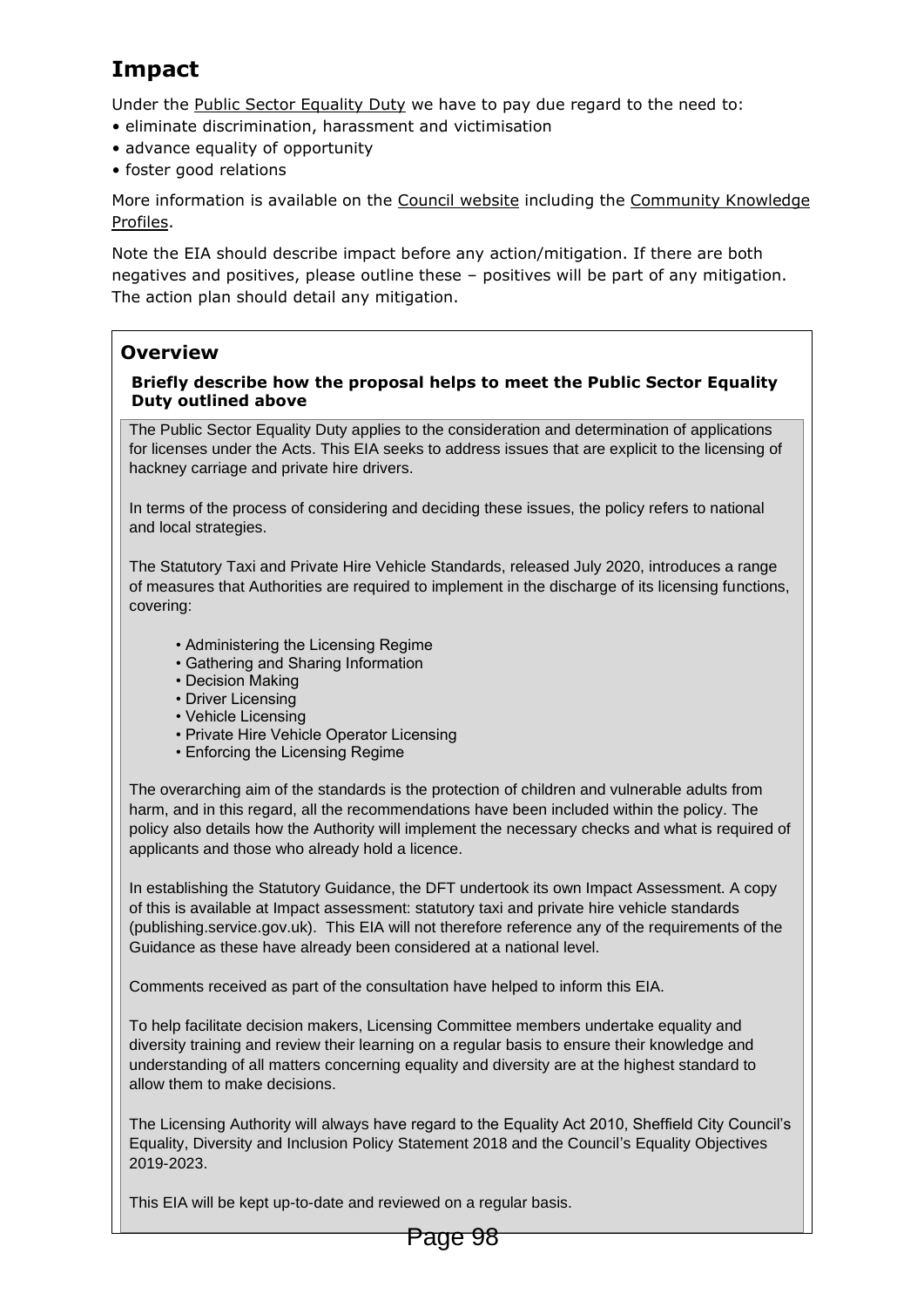## **Impacts**

## **Proposal has an impact on**

| Health                      | $\circ$ Transgender                   |
|-----------------------------|---------------------------------------|
| $\bullet$ Age               | Carers                                |
| • Disability                | • Voluntary/Community & Faith Sectors |
| $\circ$ Pregnancy/Maternity | ○ Cohesion                            |
| $\bullet$ Race              | Partners                              |
| ○ Religion/Belief           | • Poverty & Financial Inclusion       |
| $\bullet$ Sex               | <b>Armed Forces</b>                   |
| ○ Sexual Orientation        | Other                                 |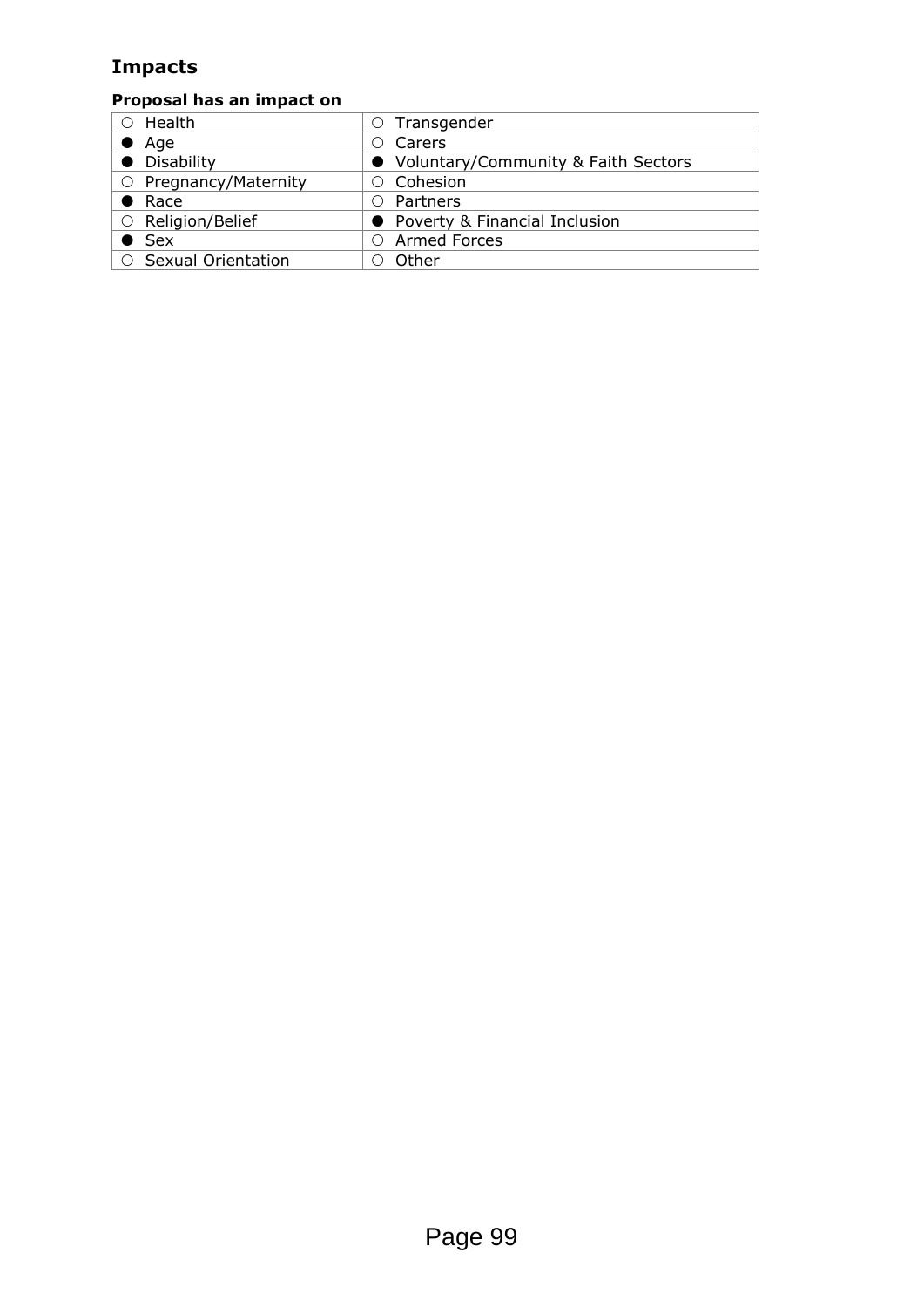| <b>Impact</b><br><b>Staff (Taxi and Private</b><br><b>Hire Vehicle Drivers)</b><br>$\circ$ Positive<br>Neutral<br>$\circ$ Negative<br>$\circ$ No<br>$\bullet$ Yes<br><b>Level</b><br>$\circ$ None<br>$\circ$ Medium<br>Low<br>$\circ$ High<br><b>Details of impact</b><br>Taxi and Private Hire Vehicle Statistics, England: 2021 indicates that the majority of drivers<br>are men (93%) and that average age is 48, with 22% of drivers under the age of 40. This trend<br>is broadly reflected in Sheffield, with the largest cohort of drivers in the 41-50 age bracket, and<br>30% of drivers under the age of 40. A breakdown of the driver age profile is shown below:<br>$\cdot$ 0-30 - 137 (5%)<br>$\cdot$ 31-40 - 716 (25%)<br>$\cdot$ 41-50 - 993 (36%)<br>$\cdot$ 51-60 - 676 (24%)<br>$\cdot$ 61-70 - 239 (9%)<br>$\cdot$ 70+ - 18 (1%)<br>The policy does not have disproportionate impact due to age.<br>An increased number of checks is necessitated by the introduction of the Statutory Standards<br>and through local policy objectives; however, other than increased medical checks for those<br>over the age of 65 for which there are associated costs, the policy is equal across all age<br>groups - there is no detriment due to age.<br><b>Impact</b><br><b>Customers</b><br>• Positive<br>Yes<br>$\circ$ No<br>$\circ$ Neutral<br>$\circ$ Negative<br>Level<br>$\circ$ None<br>• Medium<br>$\circ$ High<br>$\circ$ Low<br><b>Details of impact</b><br>The National Office of Statistics - 2011 Census data on 11 December 2012 (Demographics)<br>shows Sheffield's overall age structure in a pyramid chart, this bulges out to around age 40-44<br>and then reduces to a curved point at the top (higher age range). There are more females<br>than males in the older age groups from 65 upwards. The 20-24 age group stands out proud<br>from this overall shape in Sheffield, as it represents the city's large student population. This<br>pattern is typical of large university English cities and similar pyramids are seen in places such<br>as Leeds or Birmingham.<br>Not all of Sheffield's wards follow this pattern, but many of the wards with large Council<br>estates do, although with a less pronounced step at the 20-24 age group. These include<br>Arbourthorne, Gleadless Valley, Richmond, Shiregreen and Brightside and Southey.<br>Taxi and Private Hire Vehicle Statistics, England: 2021 states that, on average, women made<br>more taxi trips than men and that women aged 70+ made 61% more than men of this age (13<br>trips person per year compared with 8 trips per person per year respectively). Women take<br>more taxi and/or private hire trips, but both men and women travelled 59 miles per person in<br>2019.<br>The overarching aim of the Statutory Standards is the protection of children and vulnerable<br>individuals who are over the age of 18 from harm when using taxis and private hire services.<br>Whilst the focus of the Statutory Standards is on protecting children and vulnerable adults, it is<br>felt that all passengers will benefit from the recommendations and wider policy objectives,<br>ensuring that those who are granted a licence are of an appropriate and approved standard.<br>The Statutory Guidance and local policy objectives put in place measures to protect children<br>and the vulnerable. As an example, these include, but are not limited to: | Age |          |  |  |
|-----------------------------------------------------------------------------------------------------------------------------------------------------------------------------------------------------------------------------------------------------------------------------------------------------------------------------------------------------------------------------------------------------------------------------------------------------------------------------------------------------------------------------------------------------------------------------------------------------------------------------------------------------------------------------------------------------------------------------------------------------------------------------------------------------------------------------------------------------------------------------------------------------------------------------------------------------------------------------------------------------------------------------------------------------------------------------------------------------------------------------------------------------------------------------------------------------------------------------------------------------------------------------------------------------------------------------------------------------------------------------------------------------------------------------------------------------------------------------------------------------------------------------------------------------------------------------------------------------------------------------------------------------------------------------------------------------------------------------------------------------------------------------------------------------------------------------------------------------------------------------------------------------------------------------------------------------------------------------------------------------------------------------------------------------------------------------------------------------------------------------------------------------------------------------------------------------------------------------------------------------------------------------------------------------------------------------------------------------------------------------------------------------------------------------------------------------------------------------------------------------------------------------------------------------------------------------------------------------------------------------------------------------------------------------------------------------------------------------------------------------------------------------------------------------------------------------------------------------------------------------------------------------------------------------------------------------------------------------------------------------------------------------------------------------------------------------------------------------------------------------------------------------------------------------------------------------------------------------------------------------------------------------------------------------------------------------------------------------------------------------------------------------------------------------------------------------------------------|-----|----------|--|--|
|                                                                                                                                                                                                                                                                                                                                                                                                                                                                                                                                                                                                                                                                                                                                                                                                                                                                                                                                                                                                                                                                                                                                                                                                                                                                                                                                                                                                                                                                                                                                                                                                                                                                                                                                                                                                                                                                                                                                                                                                                                                                                                                                                                                                                                                                                                                                                                                                                                                                                                                                                                                                                                                                                                                                                                                                                                                                                                                                                                                                                                                                                                                                                                                                                                                                                                                                                                                                                                                                       |     |          |  |  |
|                                                                                                                                                                                                                                                                                                                                                                                                                                                                                                                                                                                                                                                                                                                                                                                                                                                                                                                                                                                                                                                                                                                                                                                                                                                                                                                                                                                                                                                                                                                                                                                                                                                                                                                                                                                                                                                                                                                                                                                                                                                                                                                                                                                                                                                                                                                                                                                                                                                                                                                                                                                                                                                                                                                                                                                                                                                                                                                                                                                                                                                                                                                                                                                                                                                                                                                                                                                                                                                                       |     |          |  |  |
|                                                                                                                                                                                                                                                                                                                                                                                                                                                                                                                                                                                                                                                                                                                                                                                                                                                                                                                                                                                                                                                                                                                                                                                                                                                                                                                                                                                                                                                                                                                                                                                                                                                                                                                                                                                                                                                                                                                                                                                                                                                                                                                                                                                                                                                                                                                                                                                                                                                                                                                                                                                                                                                                                                                                                                                                                                                                                                                                                                                                                                                                                                                                                                                                                                                                                                                                                                                                                                                                       |     |          |  |  |
|                                                                                                                                                                                                                                                                                                                                                                                                                                                                                                                                                                                                                                                                                                                                                                                                                                                                                                                                                                                                                                                                                                                                                                                                                                                                                                                                                                                                                                                                                                                                                                                                                                                                                                                                                                                                                                                                                                                                                                                                                                                                                                                                                                                                                                                                                                                                                                                                                                                                                                                                                                                                                                                                                                                                                                                                                                                                                                                                                                                                                                                                                                                                                                                                                                                                                                                                                                                                                                                                       |     |          |  |  |
|                                                                                                                                                                                                                                                                                                                                                                                                                                                                                                                                                                                                                                                                                                                                                                                                                                                                                                                                                                                                                                                                                                                                                                                                                                                                                                                                                                                                                                                                                                                                                                                                                                                                                                                                                                                                                                                                                                                                                                                                                                                                                                                                                                                                                                                                                                                                                                                                                                                                                                                                                                                                                                                                                                                                                                                                                                                                                                                                                                                                                                                                                                                                                                                                                                                                                                                                                                                                                                                                       |     |          |  |  |
|                                                                                                                                                                                                                                                                                                                                                                                                                                                                                                                                                                                                                                                                                                                                                                                                                                                                                                                                                                                                                                                                                                                                                                                                                                                                                                                                                                                                                                                                                                                                                                                                                                                                                                                                                                                                                                                                                                                                                                                                                                                                                                                                                                                                                                                                                                                                                                                                                                                                                                                                                                                                                                                                                                                                                                                                                                                                                                                                                                                                                                                                                                                                                                                                                                                                                                                                                                                                                                                                       |     |          |  |  |
|                                                                                                                                                                                                                                                                                                                                                                                                                                                                                                                                                                                                                                                                                                                                                                                                                                                                                                                                                                                                                                                                                                                                                                                                                                                                                                                                                                                                                                                                                                                                                                                                                                                                                                                                                                                                                                                                                                                                                                                                                                                                                                                                                                                                                                                                                                                                                                                                                                                                                                                                                                                                                                                                                                                                                                                                                                                                                                                                                                                                                                                                                                                                                                                                                                                                                                                                                                                                                                                                       |     |          |  |  |
|                                                                                                                                                                                                                                                                                                                                                                                                                                                                                                                                                                                                                                                                                                                                                                                                                                                                                                                                                                                                                                                                                                                                                                                                                                                                                                                                                                                                                                                                                                                                                                                                                                                                                                                                                                                                                                                                                                                                                                                                                                                                                                                                                                                                                                                                                                                                                                                                                                                                                                                                                                                                                                                                                                                                                                                                                                                                                                                                                                                                                                                                                                                                                                                                                                                                                                                                                                                                                                                                       |     |          |  |  |
|                                                                                                                                                                                                                                                                                                                                                                                                                                                                                                                                                                                                                                                                                                                                                                                                                                                                                                                                                                                                                                                                                                                                                                                                                                                                                                                                                                                                                                                                                                                                                                                                                                                                                                                                                                                                                                                                                                                                                                                                                                                                                                                                                                                                                                                                                                                                                                                                                                                                                                                                                                                                                                                                                                                                                                                                                                                                                                                                                                                                                                                                                                                                                                                                                                                                                                                                                                                                                                                                       |     |          |  |  |
|                                                                                                                                                                                                                                                                                                                                                                                                                                                                                                                                                                                                                                                                                                                                                                                                                                                                                                                                                                                                                                                                                                                                                                                                                                                                                                                                                                                                                                                                                                                                                                                                                                                                                                                                                                                                                                                                                                                                                                                                                                                                                                                                                                                                                                                                                                                                                                                                                                                                                                                                                                                                                                                                                                                                                                                                                                                                                                                                                                                                                                                                                                                                                                                                                                                                                                                                                                                                                                                                       |     |          |  |  |
|                                                                                                                                                                                                                                                                                                                                                                                                                                                                                                                                                                                                                                                                                                                                                                                                                                                                                                                                                                                                                                                                                                                                                                                                                                                                                                                                                                                                                                                                                                                                                                                                                                                                                                                                                                                                                                                                                                                                                                                                                                                                                                                                                                                                                                                                                                                                                                                                                                                                                                                                                                                                                                                                                                                                                                                                                                                                                                                                                                                                                                                                                                                                                                                                                                                                                                                                                                                                                                                                       |     | Page 100 |  |  |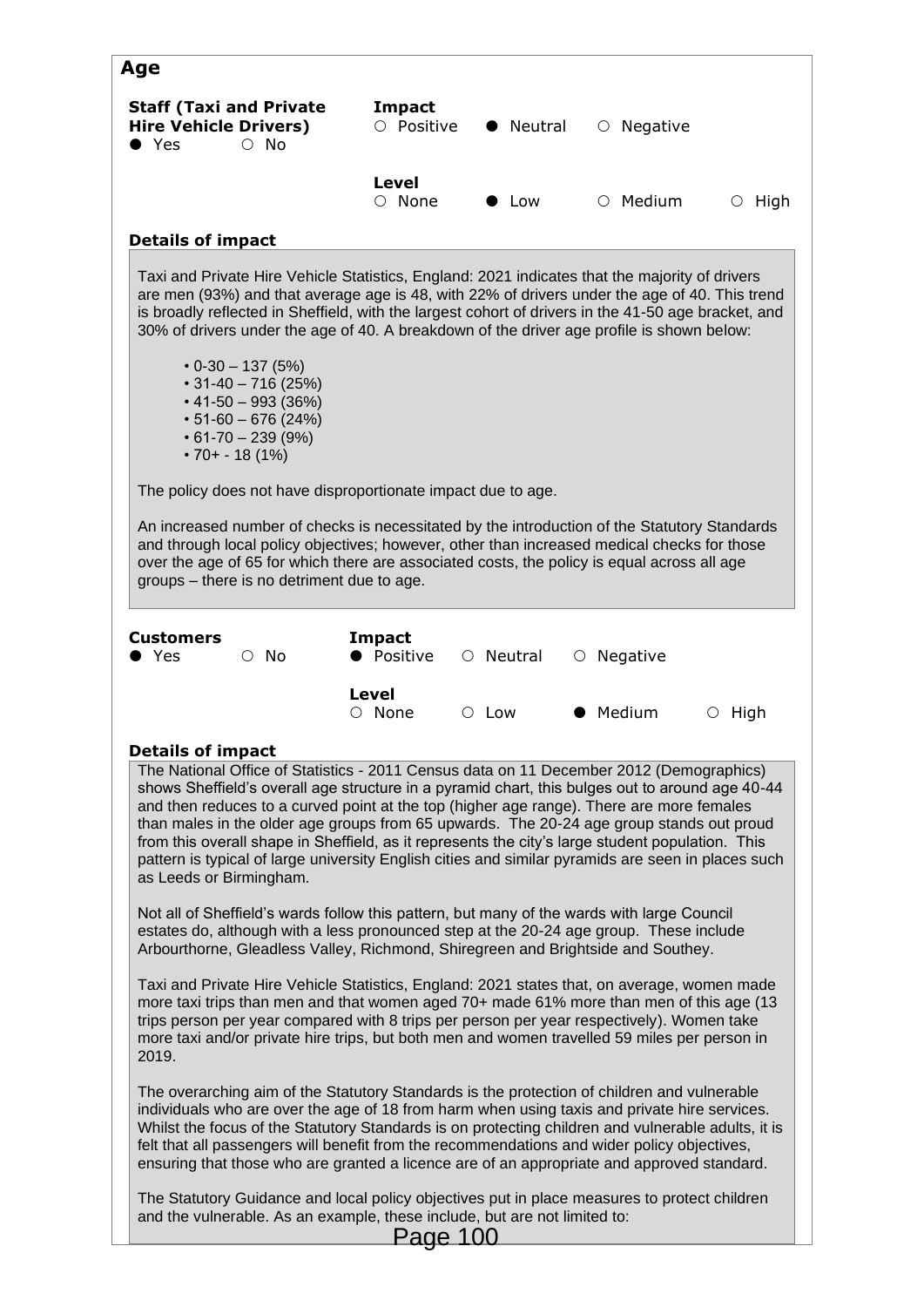• Frequent Disclosure and Barring Service (DBS) Checks for licensees (every 6 months)

• The requirement for licensees to undertake Safeguarding Training

• The requirement of Licensing Authorities to operate a means to facilitate the

objectives of a Multi-Agency Safeguarding HUB (MASH)

• The Training of Decision Makers – Officers and Licensing Committee

The requirement to undertake mandatory safeguarding training, in addition to language proficiency assessments (where required) will help the Authority in ensuring that individuals are equipped with the skills and aptitude to spot and report abuse, exploitation and/or neglect of children and vulnerable adults.

As referenced in the Statutory Documents, it is understood that those working in the industry are best equipped and can be an asset in the detection and prevention of abuse or neglect of children and vulnerable adults, helping to:

- Provide a safe and suitable service to vulnerable passengers of all ages
- Recognise what makes a person vulnerable

• Understand how to respond, including how to report safeguarding concerns and where to get advice

With those measures noted above, as well as all others contained in the policy, it is expected that it will have a positive impact for all customers of all ages. It is expected that both drivers and passengers will benefit from a safer environment in which to travel. It may also increase user confidence and may facilitate higher passenger demand from more vulnerable groups such as older or disabled people.

The Licensing Authority has consulted with Sheffield Safeguarding Children's Board throughout the review of this policy document.

The policy has a positive impact for all age groups, especially younger and vulnerable people.

| <b>Disability</b>                                                                                                                                                                                                                                                                                                                                                                                                                                                                                                                                                                                                                                                                                                                                                                                                                                                                                                                                                                                                                                                                                                                                                                        |                            |         |                   |              |  |  |
|------------------------------------------------------------------------------------------------------------------------------------------------------------------------------------------------------------------------------------------------------------------------------------------------------------------------------------------------------------------------------------------------------------------------------------------------------------------------------------------------------------------------------------------------------------------------------------------------------------------------------------------------------------------------------------------------------------------------------------------------------------------------------------------------------------------------------------------------------------------------------------------------------------------------------------------------------------------------------------------------------------------------------------------------------------------------------------------------------------------------------------------------------------------------------------------|----------------------------|---------|-------------------|--------------|--|--|
| <b>Staff (Taxi and Private</b><br><b>Hire Vehicle Drivers)</b><br>$\circ$ No<br>$\bullet$ Yes                                                                                                                                                                                                                                                                                                                                                                                                                                                                                                                                                                                                                                                                                                                                                                                                                                                                                                                                                                                                                                                                                            | Impact<br>$\circ$ Positive | Neutral | $\circ$ Negative  |              |  |  |
|                                                                                                                                                                                                                                                                                                                                                                                                                                                                                                                                                                                                                                                                                                                                                                                                                                                                                                                                                                                                                                                                                                                                                                                          | Level<br>$\bigcirc$ None   | Low     | $\bigcirc$ Medium | $\circ$ High |  |  |
| Details of impact<br>Taxi and Private Hire Vehicle Statistics, England: 2021 informs that there several authorities<br>that require disability awareness training for taxi and private hire drivers. The number of<br>authorities requiring disability training for taxi drivers has increased from 44% in 2019 to 49%<br>in 2021, while the number of authorities requiring disability training awareness training for<br>private hire drivers has increased from 41% to 46%.<br>The policy places an obligation on all new applicants to undertake the Certificate in<br>Introduction to the role of the Professional Taxi and Private Hire Driver as the first stage in<br>applying for a licence. The qualification includes several key modules, including - Providing<br>Assistance, including loading and unloading wheelchair passengers.<br>In addition, new applicants are required to undertake specific Disability Awareness Training<br>before making a full application.<br>The policy stipulated existing licensees must complete training with 12 months, but as a result<br>of comments received through the consultation, the timeframe has been increased to 3 years, |                            |         |                   |              |  |  |
| training to the required standard and can evidence this, will not be no required to undertake<br>this again.                                                                                                                                                                                                                                                                                                                                                                                                                                                                                                                                                                                                                                                                                                                                                                                                                                                                                                                                                                                                                                                                             |                            | Page    |                   |              |  |  |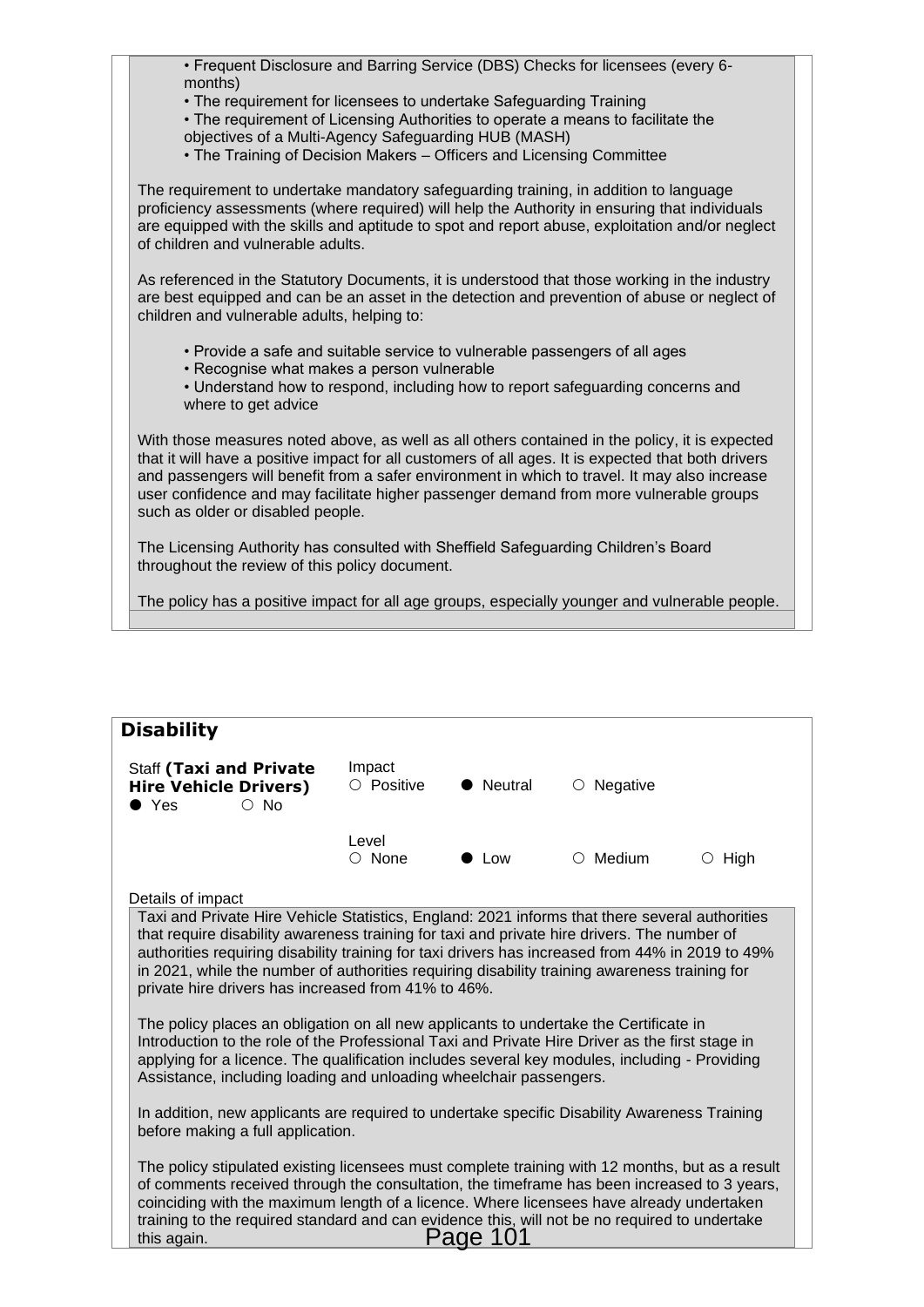Comments received as part of the consultation reference the need for refresher training every 2 years. At present this will not be a requirement, but the Licensing Service will keep under review, especially in circumstances where there are major national changes.

Those drivers who are unable to provide assistance due to medical conditions etc. can apply for an exemption certificate through their GP, by way of the Equality Act 2010. Each application for an exemption will be judged on case-by-case basis.

The policy does not have a disproportionate impact on drivers due to disability.

| Customers<br>$\bullet$ Yes | $\circ$ No | Impact<br>• Positive  | $\circ$ Neutral | $\circ$ Negative |              |
|----------------------------|------------|-----------------------|-----------------|------------------|--------------|
|                            |            | Level<br>$\circ$ None | $\bullet$ Low   | $\circ$ Medium   | $\circ$ High |

#### Details of impact

A Census report carried out by the Office of National Statistics (23rd March 2011 - Sheffield Wards - Health and Wellbeing) showed that 19% of Sheffield residents reported that they have a long-term health problem or disability that limited their daily activity to some extent. The results show there are seventeen wards in the city that have at least 1 in 5 residents with a health problem or disability that limits their daily activities. In Woodhouse, this applies to nearly a quarter of all residents. It also shows that there are six wards that have significantly lower numbers of people with a limiting disability or health problem, in particular Broomhill and Central, where this applies to less than 1 in 10 residents. This is linked to the relatively high numbers of students and younger average age of residents in these wards.

The policy places an obligation on all new applicants to undertake the Certificate in Introduction to the role of the Professional Taxi and Private Hire Driver as the first stage in applying for a licence. The qualification includes several key modules, including - Providing Assistance, including loading and unloading wheelchair passengers.

In addition, new applicants are required to undertake specific Disability Awareness Training before making a full application.

The policy stipulated existing licensees must complete training with 12 months, but as a result of comments received through the consultation, the timeframe has been increased to 3 years, coinciding with the maximum length of a licence. Where licensees have already undertaken training to the required standard and can evidence, there will be no requirement to undertake again.

Comments received as part of the consultation reference the need for refresher training every 2 years. At present this will not be a requirement, but the Licensing Service will keep under review, especially in circumstances where there are major national changes.

Those drivers who are unable to provide assistance due to medical conditions etc. can apply for an exemption certificate through their GP. Each application for an exemption will be judged on case-by-case basis, in line with the Equality Act 2010.

Furthermore, national legislation and policy requirements place a legal duty, mandated under the Equality Act 2010, to carry guide, hearing, and other prescribed dogs in their vehicles without additional charge. Where there are breaches, the Licensing Service will take appropriate action, including prosecution.

Likewise, the Equality Act 2010 mandates licensees of designated vehicles to carry passengers in a wheelchair, provide them with appropriate assistance and not charge them extra for doing so.

The policy should have a positive impact for disabled customers.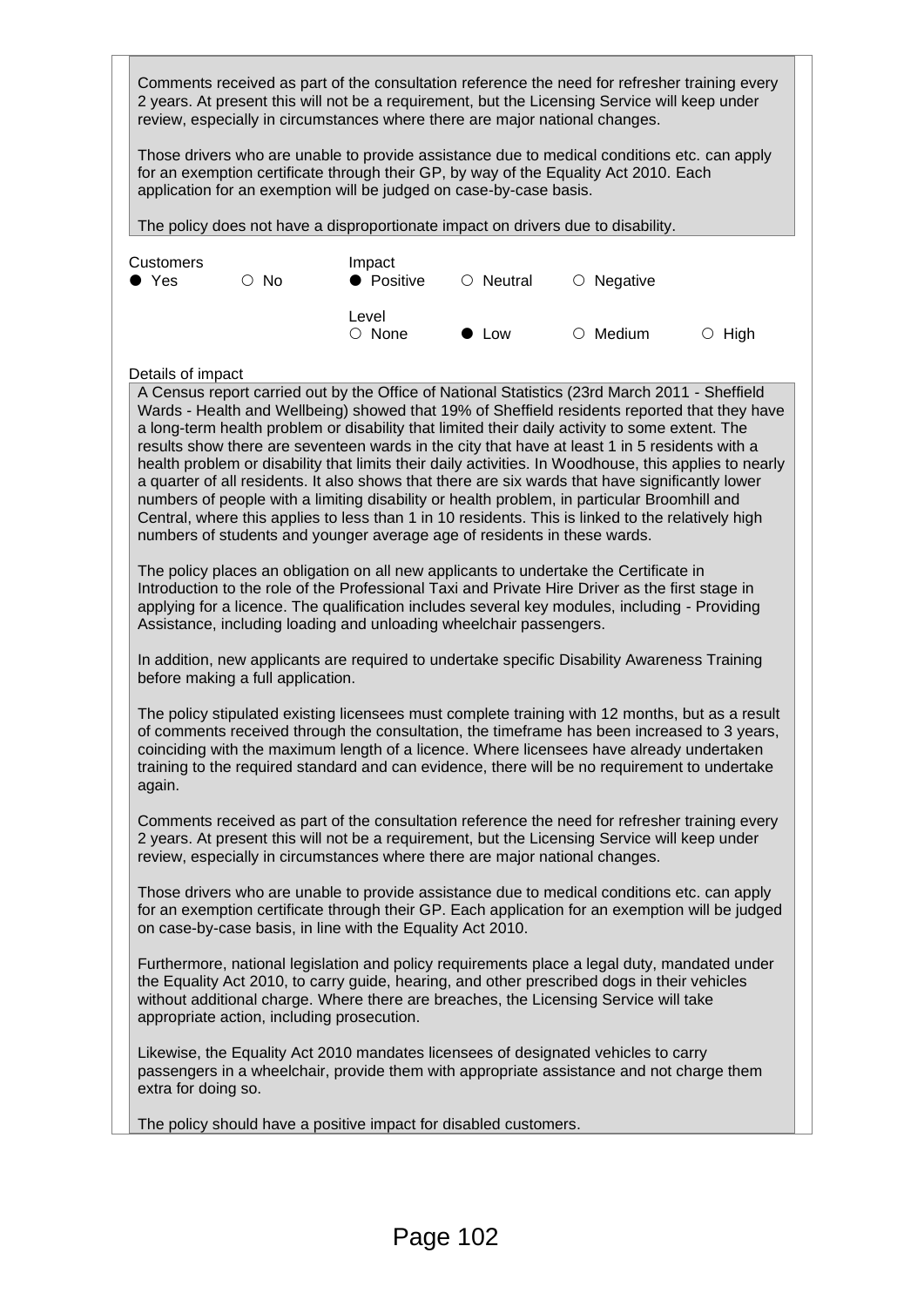| Race                                                                                                                                                                                                                                                                                                                                                                                                                                               |                             |                 |                  |              |
|----------------------------------------------------------------------------------------------------------------------------------------------------------------------------------------------------------------------------------------------------------------------------------------------------------------------------------------------------------------------------------------------------------------------------------------------------|-----------------------------|-----------------|------------------|--------------|
| <b>Staff (Taxi and Private</b><br><b>Hire Vehicle Drivers)</b><br>$\circ$ No<br>$\bullet$ Yes                                                                                                                                                                                                                                                                                                                                                      | <b>Impact</b><br>O Positive | $\circ$ Neutral | Negative         |              |
|                                                                                                                                                                                                                                                                                                                                                                                                                                                    | Level<br>$\circ$ None       | ▶ Low           | $\circ$ Medium   | $\circ$ High |
| <b>Details of impact</b>                                                                                                                                                                                                                                                                                                                                                                                                                           |                             |                 |                  |              |
| Taxi and Private Hire Vehicle Statistics, England: 2021 states that the two main ethnic groups<br>of drivers are White and Asian or Asian British in 2020/21, making up 43% and 44% of drivers<br>respectively. There is also an increase of non-UK nationals working as drivers in England,<br>rising from 13% in 2009/10 to 25% in 2020/21.                                                                                                      |                             |                 |                  |              |
| Available figures for Sheffield indicate that the top four ethnic groups are Black African (5%),<br>White British (12.7%), Asian British (23%) and Pakistani (48%). These figures may not be<br>entirely representative due to incomplete data - 699 individuals have not disclosed their<br>ethnicity or the information has not been recorded.                                                                                                   |                             |                 |                  |              |
| There may be some aspects of the policy, such as English language proficiency (as stipulated<br>in the statutory standards) that disproportionally impact this group. 48% of drivers identify as<br>Pakistani and it can be assumed that English is therefore not their first language. The policy<br>sets out various ways in which individuals can demonstrate that they meet the required<br>standard, but some may require additional tuition. |                             |                 |                  |              |
| The policy refers to local standards, but also those imposed at a national level through the<br>introduction of the Statutory Taxi and Private Hire Vehicle Standards, released July 2020.                                                                                                                                                                                                                                                         |                             |                 |                  |              |
| The Statutory Taxi and Private Hire Vehicle Standards introduces a range of measures that<br>Authorities are required to implement in the discharge of its licensing functions alongside its<br>local measures.                                                                                                                                                                                                                                    |                             |                 |                  |              |
| Any additional costs incurred through policy requirements - many of which are as a result of<br>the Statutory Standards - will be borne by the licensee through a potential increase in<br>licensing fees.                                                                                                                                                                                                                                         |                             |                 |                  |              |
| The Department for Transport (DFT) have estimated that the increase in fees may be as much<br>as £62.24 per year per driver.                                                                                                                                                                                                                                                                                                                       |                             |                 |                  |              |
| Many drivers are self-employed.                                                                                                                                                                                                                                                                                                                                                                                                                    |                             |                 |                  |              |
| The policy therefore has a disproportionate impact on race, in particular Asian British and<br>Pakistani drivers due to the proportion of drivers represented in these groups. The new and<br>existing standards are a requirement of all individuals and are not limited to one particular<br>group.                                                                                                                                              |                             |                 |                  |              |
| Also see Sex and Poverty & Financial Inclusion sections for further information.                                                                                                                                                                                                                                                                                                                                                                   |                             |                 |                  |              |
| <b>Customers</b><br>$\circ$ Yes<br>No.                                                                                                                                                                                                                                                                                                                                                                                                             | <b>Impact</b><br>O Positive | ○ Neutral       | $\circ$ Negative |              |
|                                                                                                                                                                                                                                                                                                                                                                                                                                                    | Level<br>None               | $\circ$ Low     | $\circ$ Medium   | $\circ$ High |
| <b>Details of impact</b>                                                                                                                                                                                                                                                                                                                                                                                                                           |                             |                 |                  |              |
|                                                                                                                                                                                                                                                                                                                                                                                                                                                    |                             |                 |                  |              |
|                                                                                                                                                                                                                                                                                                                                                                                                                                                    |                             |                 |                  |              |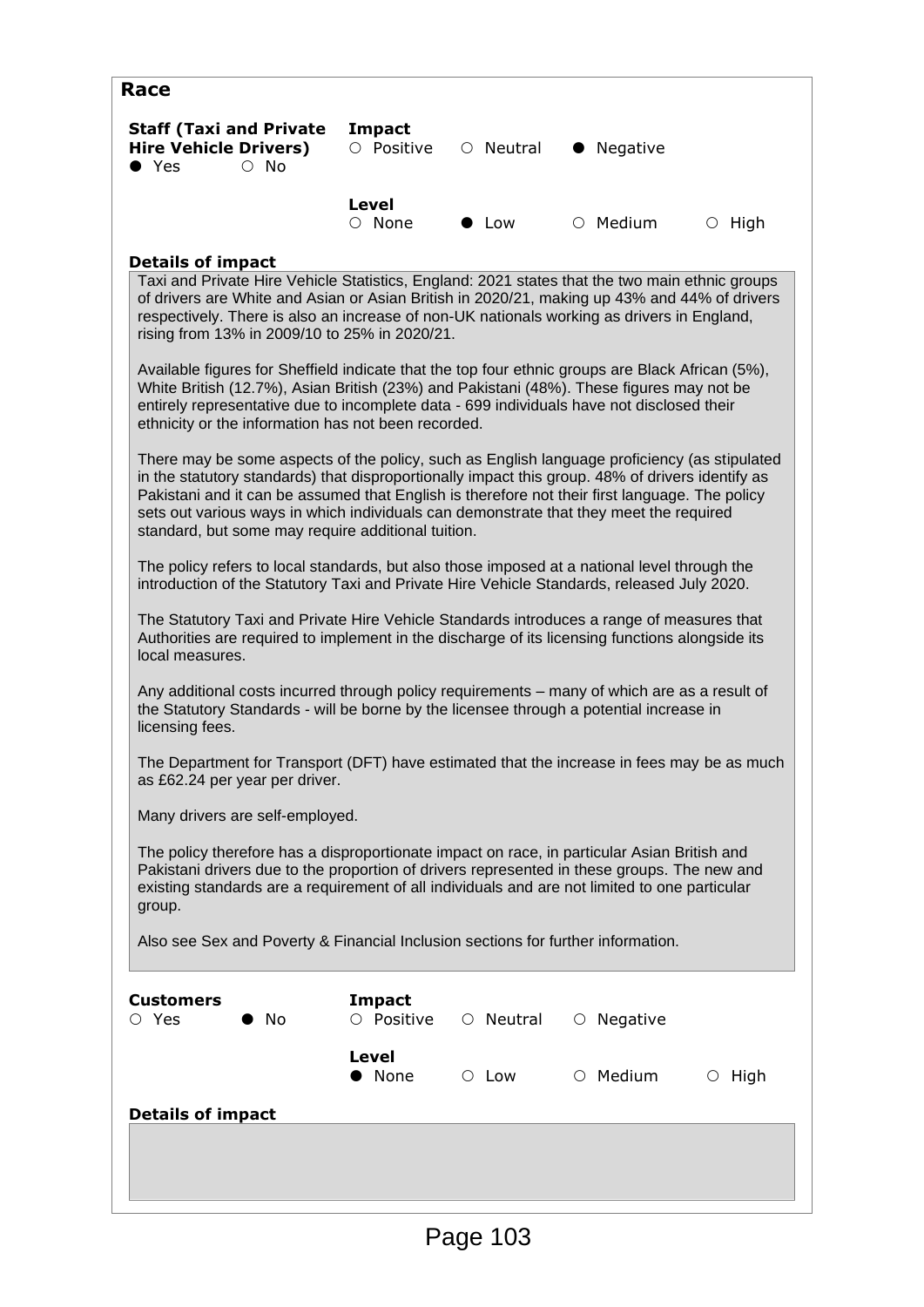| <b>Sex</b>                                                                                                                                                                                                                                                      |                                                                                                                                                                                           |                 |                  |              |  |
|-----------------------------------------------------------------------------------------------------------------------------------------------------------------------------------------------------------------------------------------------------------------|-------------------------------------------------------------------------------------------------------------------------------------------------------------------------------------------|-----------------|------------------|--------------|--|
| <b>Staff (Taxi and Private</b><br><b>Hire Vehicle Drivers)</b><br>$\bullet$ Yes<br>$\circ$ No                                                                                                                                                                   | <b>Impact</b><br>O Positive                                                                                                                                                               | $\circ$ Neutral | Negative         |              |  |
|                                                                                                                                                                                                                                                                 | Level<br>$\circ$ None                                                                                                                                                                     | Low             | $\circ$ Medium   | $\circ$ High |  |
| <b>Details of impact</b>                                                                                                                                                                                                                                        |                                                                                                                                                                                           |                 |                  |              |  |
| According to the 2016 Mid-Year Population Estimate (Office of National Statistics) Sheffield's<br>population indicate 286,199 males and 289,225 females. According to the projections, there<br>will be more males than females in Sheffield from 2023 onwards. |                                                                                                                                                                                           |                 |                  |              |  |
| Taxi and Private Hire Vehicle Statistics, England: 2021 show that the majority drivers are male<br>$-93%$ .                                                                                                                                                     |                                                                                                                                                                                           |                 |                  |              |  |
| Local figures indicate that males make up 99.6% of licensed drivers.                                                                                                                                                                                            |                                                                                                                                                                                           |                 |                  |              |  |
| The policy refers to local standards, but also those imposed at a national level through the<br>introduction of the Statutory Taxi and Private Hire Vehicle Standards released in July 2020.                                                                    |                                                                                                                                                                                           |                 |                  |              |  |
| The Statutory Taxi and Private Hire Vehicle Standards introduces a range of measures that<br>Authorities are required to implement in the discharge of its licensing functions alongside its<br>local measures.                                                 |                                                                                                                                                                                           |                 |                  |              |  |
| Any additional costs incurred through policy requirements - many of which are as a result of<br>the Statutory Standards - will be borne by the licensee through a potential increase in<br>licensing fees.                                                      |                                                                                                                                                                                           |                 |                  |              |  |
| The Department for Transport (DFT) have estimated that the increase in fees may be as much<br>as £62.24 per year per driver.                                                                                                                                    |                                                                                                                                                                                           |                 |                  |              |  |
| Most drivers are self-employed.                                                                                                                                                                                                                                 |                                                                                                                                                                                           |                 |                  |              |  |
| licensed.                                                                                                                                                                                                                                                       | The policy therefore has a disproportionate impact on sex, as most licensees are male. All<br>drivers are subject to the same checks, tests, and assessments throughout the time they are |                 |                  |              |  |
| Also see Race and Poverty & financial inclusion sections for further information.                                                                                                                                                                               |                                                                                                                                                                                           |                 |                  |              |  |
| <b>Customers</b><br>$\circ$ Yes<br>No.                                                                                                                                                                                                                          | <b>Impact</b><br>O Positive                                                                                                                                                               | ○ Neutral       | $\circ$ Negative |              |  |
|                                                                                                                                                                                                                                                                 | Level<br>• None                                                                                                                                                                           | $\circ$ Low     | $\circ$ Medium   | $\circ$ High |  |
| <b>Details of impact</b>                                                                                                                                                                                                                                        |                                                                                                                                                                                           |                 |                  |              |  |
|                                                                                                                                                                                                                                                                 |                                                                                                                                                                                           |                 |                  |              |  |
|                                                                                                                                                                                                                                                                 |                                                                                                                                                                                           |                 |                  |              |  |
|                                                                                                                                                                                                                                                                 |                                                                                                                                                                                           |                 |                  |              |  |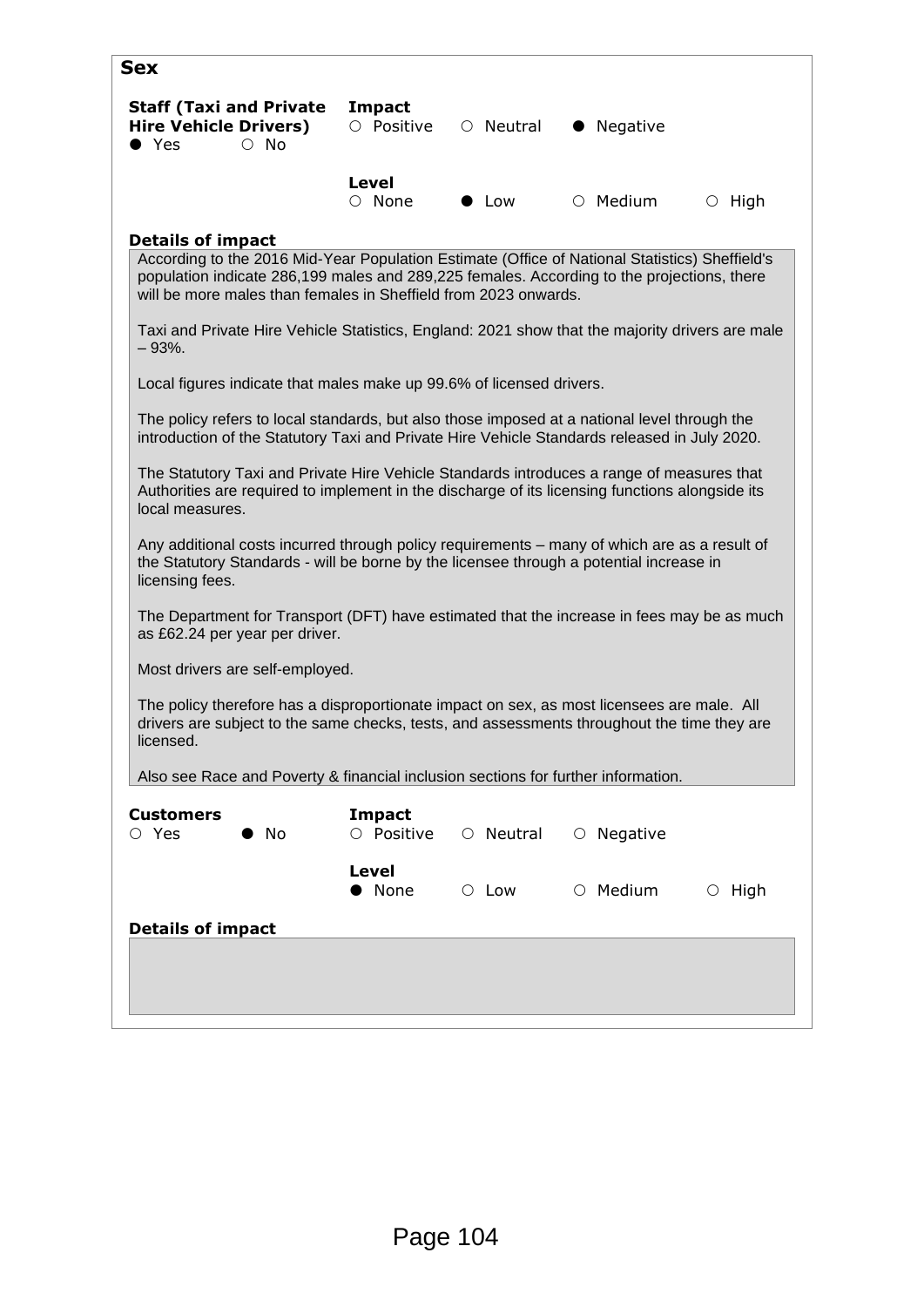| <b>Poverty &amp; Financial Inclusion</b>                                                                                                                                                                                                                                                                                                                                                                                                                                               |                             |                 |                  |              |
|----------------------------------------------------------------------------------------------------------------------------------------------------------------------------------------------------------------------------------------------------------------------------------------------------------------------------------------------------------------------------------------------------------------------------------------------------------------------------------------|-----------------------------|-----------------|------------------|--------------|
| <b>Staff (Taxi and Private</b><br><b>Hire Vehicle Drivers)</b><br>$\bullet$ Yes<br>$\circ$ No                                                                                                                                                                                                                                                                                                                                                                                          | <b>Impact</b><br>O Positive | $\circ$ Neutral | Negative         |              |
|                                                                                                                                                                                                                                                                                                                                                                                                                                                                                        | Level<br>$\circ$ None       | $\bullet$ Low   | $\circ$ Medium   | $\circ$ High |
| <b>Details of impact</b>                                                                                                                                                                                                                                                                                                                                                                                                                                                               |                             |                 |                  |              |
| The policy refers to local standards, but also those imposed at a national level through the<br>introduction of the Statutory Taxi and Private Hire Vehicle Standards released in July 2020.                                                                                                                                                                                                                                                                                           |                             |                 |                  |              |
| The Statutory Taxi and Private Hire Vehicle Standards introduces a range of measures that<br>Authorities are required to implement in the discharge of its licensing functions alongside its<br>local measures.                                                                                                                                                                                                                                                                        |                             |                 |                  |              |
| Any additional costs incurred through policy requirements - many of which are because of the<br>Statutory Standards - will be borne by the licensee through a potential increase in licensing<br>fees.                                                                                                                                                                                                                                                                                 |                             |                 |                  |              |
| The Department for Transport (DFT) have estimated that the increase in fees may be as much<br>as £62.24 per year per driver. The Licensing Service will review its fees in accordance with<br>any new tests and checks, with the aim of keeping costs to a minimum. Certain requirements,<br>such as safeguarding and disability training will be undertaken by a third-party provider,<br>therefore costs will be paid directly to the provider and not form part of the licence fee. |                             |                 |                  |              |
| Fixed costs, such as the DBS update service are out of the control of the Licensing Service.<br>However, signing up to the service is the cheaper option compared with the traditional paper<br>applications.                                                                                                                                                                                                                                                                          |                             |                 |                  |              |
| Most drivers are self-employed.                                                                                                                                                                                                                                                                                                                                                                                                                                                        |                             |                 |                  |              |
| The policy therefore has a financial impact on those groups (see Race and Sex) that are<br>disproportionately represented. All licensees are subject to the same checks, tests, and<br>assessments throughout the time they are licensed.                                                                                                                                                                                                                                              |                             |                 |                  |              |
| Customers<br>$\circ$ Yes<br>$\bullet$ No                                                                                                                                                                                                                                                                                                                                                                                                                                               | <b>Impact</b><br>O Positive | O Neutral       | $\circ$ Negative |              |
|                                                                                                                                                                                                                                                                                                                                                                                                                                                                                        | <b>Level</b><br>• None      | $\circ$ Low     | $\circ$ Medium   | $\circ$ High |
| <b>Details of impact</b>                                                                                                                                                                                                                                                                                                                                                                                                                                                               |                             |                 |                  |              |
|                                                                                                                                                                                                                                                                                                                                                                                                                                                                                        |                             |                 |                  |              |
|                                                                                                                                                                                                                                                                                                                                                                                                                                                                                        |                             |                 |                  |              |
|                                                                                                                                                                                                                                                                                                                                                                                                                                                                                        |                             |                 |                  |              |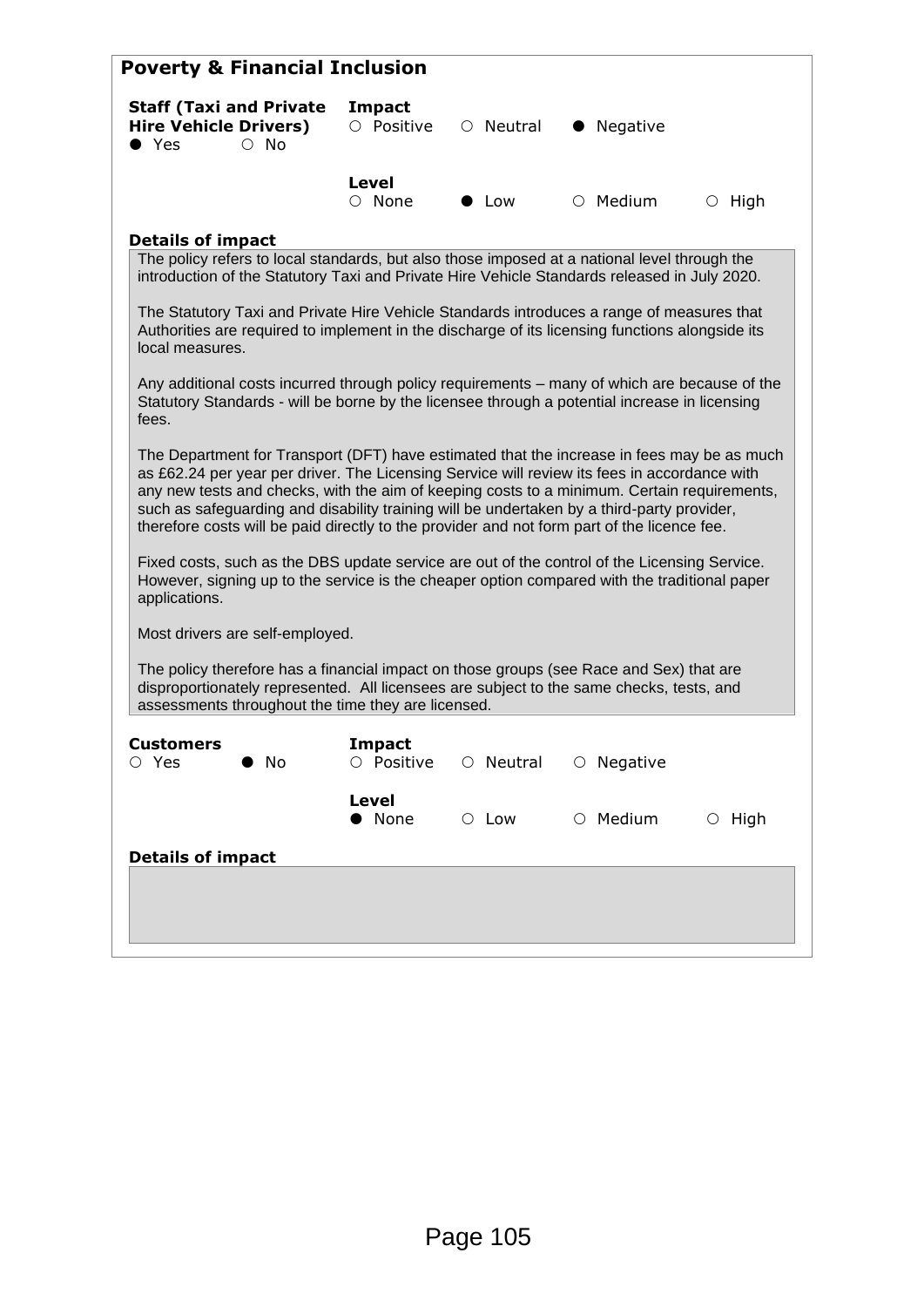## **Cumulative Impact**

| Proposal has a cumulative impact                                                             |                                                    |  |  |  |  |
|----------------------------------------------------------------------------------------------|----------------------------------------------------|--|--|--|--|
| Yes<br>$\bullet$ No                                                                          |                                                    |  |  |  |  |
| $\circ$ Year on Year                                                                         | Across a Community of Identity/Interest<br>$\circ$ |  |  |  |  |
| Geographical Area<br>$\cup$                                                                  | Other<br>$\left( \right)$                          |  |  |  |  |
| Local Partnership Area(s) impacted                                                           |                                                    |  |  |  |  |
| $\bullet$ All<br>$\circ$ Specific<br>If Specific, name of Local Partnership Area(s) impacted |                                                    |  |  |  |  |
|                                                                                              |                                                    |  |  |  |  |

## **Action Plan and Supporting Evidence**

### **Action Plan**

The following amendments have been made to policy as a result of comments received through the consultation:

### **Certificate in the Introduction to the Role of the Professional Taxi and Private Hire Driver**

Wording amended, to make it clear that only new applicants or those who have not held a licence for more than 12 months are required to undertake.

### **Disability Awareness Training**

Timeframe for undertaking training increased from 12 months to 3 years. Action - Working with the Transport4All sub group on the standards of the disability awareness training.

### **Language Proficiency**

Requirement changed from all applicants needed to undertake, to only new applicants, with the Certificate in the Introduction to the Role of the Professional Taxi and Private Hire Driver the required standard.

#### **Knowledge Test**

Wording amended, to make it clear that only new applicants or those who have not held a licence for more than 12 months are required to undertake.

Removed 6 month delay for reapplication, if failed 3 times.

### **Motoring Convictions**

Deletion of rehabilitation periods; replaced with automatic referral to Licensing Sub-Committee.

### **Medical Assessments**

Amendment to allow the use of own GP, as well as those registered with the Licensing Service.

### **Plying for Hire**

Rehabilitation period reduced from 7 years to 12 months.

Deletion of subsequent offence consideration.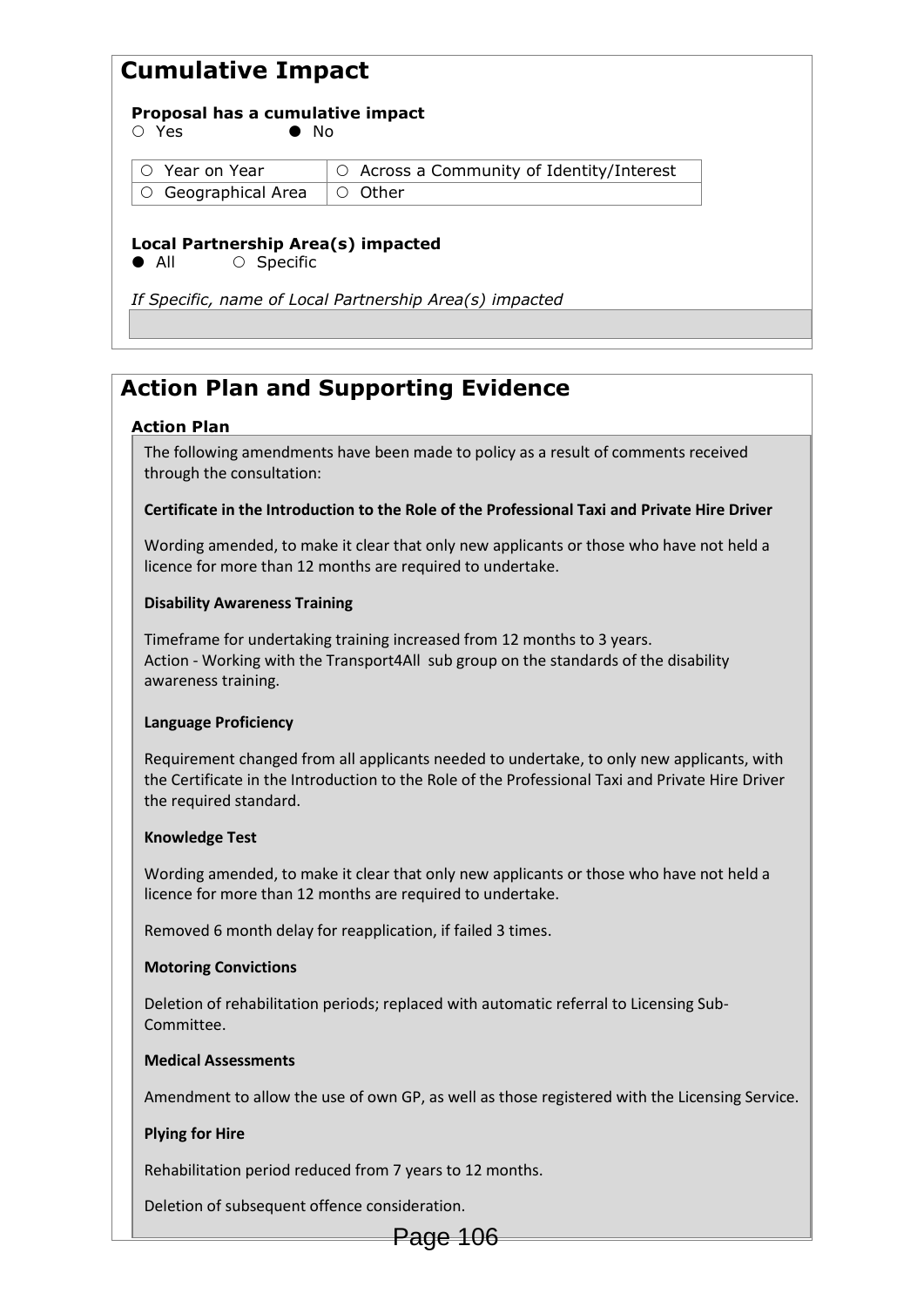**Supporting Evidence** (Please detail all your evidence used to support the EIA) [Statutory taxi and private hire vehicle standards -](https://www.gov.uk/government/publications/statutory-taxi-and-private-hire-vehicle-standards) GOV.UK (www.gov.uk)

[Impact assessment: statutory taxi and private hire vehicle standards](https://assets.publishing.service.gov.uk/government/uploads/system/uploads/attachment_data/file/926130/final-impact-assessment-dft00421-taxi-and-phv-statutory-standards.pdf)  [\(publishing.service.gov.uk\)](https://assets.publishing.service.gov.uk/government/uploads/system/uploads/attachment_data/file/926130/final-impact-assessment-dft00421-taxi-and-phv-statutory-standards.pdf)

[https://www.gov.uk/government/statistics/taxi-and-private-hire-vehicle-statistics-england-](https://www.gov.uk/government/statistics/taxi-and-private-hire-vehicle-statistics-england-2021)[2021](https://www.gov.uk/government/statistics/taxi-and-private-hire-vehicle-statistics-england-2021)

The National Office of Statistics - 2011 Census data on 11 December 2012

2016 Mid-Year Population Estimate (Office of National Statistics)

Sheffield City Council - Sheffield Population: [http://www.sheffield.gov.uk/content/sheffield/home/your-city-council/population-in](http://www.sheffield.gov.uk/content/sheffield/home/your-city-council/population-in-sheffield.html)[sheffield.html](http://www.sheffield.gov.uk/content/sheffield/home/your-city-council/population-in-sheffield.html)

Consultation responses via Citizenspace survey or email directly to the service. In addition, briefings to Transport4All group and working with sub group on details of policy and disability awareness training.

### **Consultation**

### **Consultation required**

 $\bullet$  Yes  $\circ$  No

### **If consultation is not required please state why**

The Statutory Taxi and Private Hire Vehicle Standards document states that Licensing Authorities should "consult on proposed changes that may have a significant impact on passengers and/or the trade".

In addition, the standards inform that it is not only the taxi and private hire trades that should be consulted, but groups who are likely to be the trades' customers, such as:

- Groups representing disabled people
- Chambers of Commerce
- Organisations with a wider transport interest
- Women's Groups
- Local Traders
- Local Multi-agency Safeguarding Arrangements
- Night-time economy groups

Furthermore, the Licensing Authority is obliged to engage with neighbouring authorities where proposed changes may cause concerns and/or issues.

The Licensing Authority has undertaken a full 10 week consultation in regard to the proposals.

Amendments have been made to the policy as a result of comments received through the consultation, these can be found in the Actions section, above. A copy of all results will be made available to the Licensing Committee when determining the policy.

A full list of the consultees is attached to the policy document.